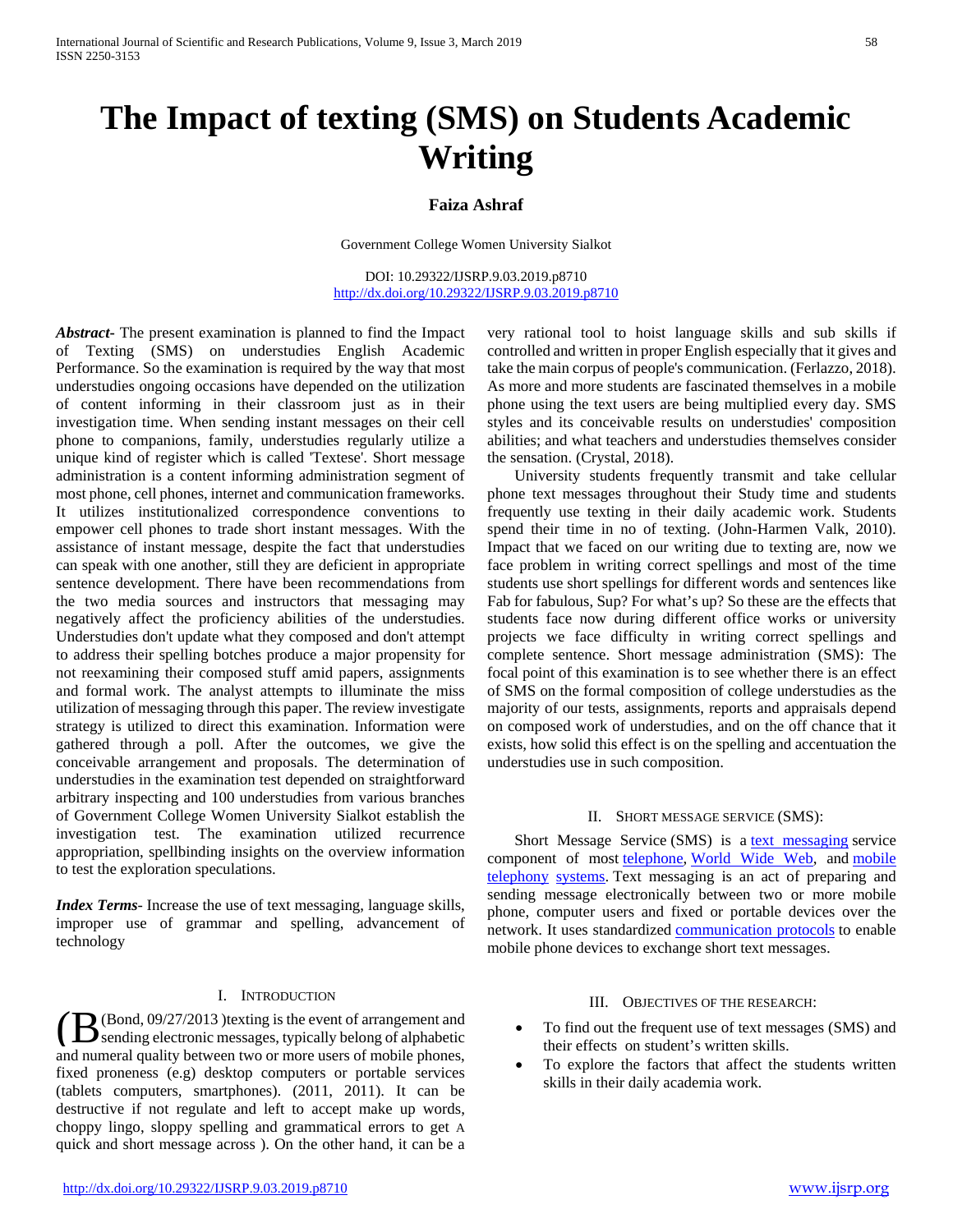#### IV. WRITING SKILLS:

 Writing skills mean writing the correct language in daily academic work and in assignments, presentations as well as their papers by the students relating grammar and spelling reproducing.

#### V. WRITING SKILLS HARM:

 ML, (2010) conducted a research to investigate the affects of texting on students written skills. it has been found that with the help of text messaging, Texting does hurt writing skills a sit just finishes the beauty of a sentence. Spellings are most contrived, very badly. In past years, communication has to Sustain a drastic transformation which has positive and negative impacts

#### VI. LITERATURE REVIEW;

(Moursund, 2004). Conducted one study on SMS they found that the number of relevant text messages sends and received during a lecture cover the topic of developmental psychology was connected to students' mental faculty of the lecture and student's and the study proved that the right use of information and communication technology Improved Student-Teacher Interaction Innovation has enhanced the understudy and educator connection amazingly. Presently numerous instructors utilize numerous mechanical guides to interface with their understudies.

 Crystal (2008), conducted a research on text messaging and its effects onstudent's written communication skills. They found that the presentation of printing, transmit, phone, and broadcasting caused comparative dangers however the interest, doubt, dread, vulnerability, restriction, appeal, energy and excitement at the same time that messaging has stimulated in such a limited capacity to focus time is outperformed by no phonetic wonder.

 Danish, et., al (2011) conducted a research on SMS texting and its potential Impacts on student's written communication skills. They found that the more students write, the more they improve upon their writing skills. Therefore, they explore some important factors about the excessive usage of texting they found that its increased use rather enhances the literacy of users, especially the youth instead of harming it.The debate is carried to another level by the third group who doubt whether texting really has any effect (positive or negative) on English grammar at all. These views will be expanded later under the literature review section. I would like to posit that text messaging in itself is not bad. (Dansieh, SMS Texting and Its Potential Impacts on Students' WrittenCommunication Skills, 2011).

#### VII. THE EFFECT OF THE INTERNET ON WRITING:

 The internet has changed the style people live in numerous things, but the largest is the impact it is getting on the way they interact ordinary. Most social media are used to transmit one's emotions and ideas, for instance, 'Facebook' users may employ the language freely as they want (Brown, , 2017 ).

### VIII. SMS AND ITS NEGATIVE EFFECTS ON LANGUAGE:

## **Abbreviations, acronyms, and pictogram:**

(Samson, 2008) For example ''l8r" use for later. U for ''you", and 'wanna' for want and 'guyz' for guys and ''sec" for a second. Acronyms are letter sequences that stand for a longer phrase, such as "IDk'' for I don't know, ''OMG'' for oh my God'' pictograms are series of characters that speak to an inclination or idea, such as'' $\odot$  for a smile and ''<3'' for ''love''.

- OIC-oh I see
- WAN2-want to
- There-Their
- U-you
- UR-your
- COZ-because
- N-and
- $\blacksquare$  F9-fine
- RI8-Right
- LI8-light
- OTP-on the phones
- JK-just kidding
- IMHO-in my humble opinion
- **L8R-latter**
- OIC-oh I see
- WAN2-want to
- **There-Their**
- U-you
- UR-your
- COZ-because
- N-and
- F9-fine
- RI8-Right
- **LI8-light**
- OTP-on the phones
- JK-just kidding
- **IMHO-in my humble opinion**
- **L**8R-latter
- BRB-be right back
- OMG-on my God
- **TTYL-talk to you later**
- TNX-thanks
- GR8-great
- 2day-Today

# IX. VOCABULARY:

 Individuals who send a ton of instant messages may finish up utilizing shortened forms, abbreviations, and pictograms in different settings by sheer propensity, despite the fact that it might be unseemly. There are great impacts of texting on students academic writing, spelling, grammar and punctuation because most of the time students use wrong spellings and sentences due to which both the sender and reader pronounce, read and write it in the wrong way and spellings will be used academic writings in projects, papers and email, with the time they get used to it and will be difficult for students to overcome this in the near future or during their Professional life or carrier (Samson, Impact of Short Message Service, 2008).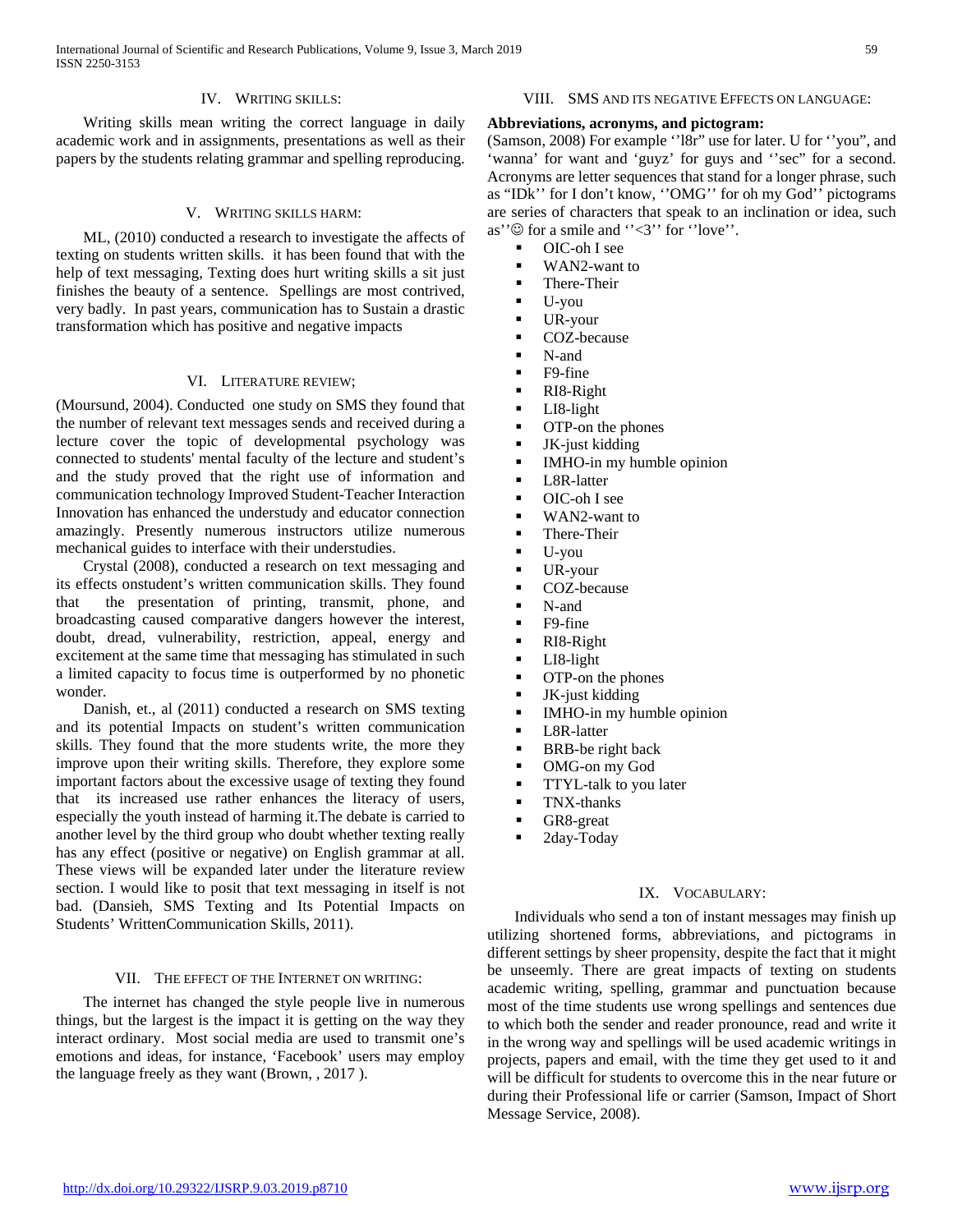International Journal of Scientific and Research Publications, Volume 9, Issue 3, March 2019 60 ISSN 2250-3153

#### X. STATEMENT OF THE PROBLEM:

 The fundamental reason for this examination is to discover the effect of SMS use on the composition abilities of understudies and furthermore see if the understudies composing aptitudes influencing or not.

## XI. METHODOLOGY:

 The Methodology adopted for this study is mixed method i.e. both Qualitative and Quantitative. Mixed is very useful as it covers the limitations of both methodologies. The data were collected by conducting an online survey by sending a well developed questionnaire to the students within the target population. The target population was defined as all the student from Sialkot enrolled in university classes. In a given situation, purposive sampling is a more appropriate technique to make sure that all groups within the targeted population are represented. The optimal sampling scheme for this study is decided to be a purposive sampling. one hundred questionnaires were sent to the students of which 90 were received back. After the scrutiny and analysis of the filled questionnaire, twenty questionnaires were dropped as they have a lot of missing response and some misleading information. Finally, 70 questionnaires were included in the final analysis and hence the sample size for this study is 70 participants enrolled in universities in Sialkot, Punjab Pakistan. The researcher tries to clarify the miss use of texting through this paper. The focus of this study is to find out if there is an impact of SMS on the formal writing of the under graduate students as most of our exams, assignments, test system, report writings , and essay writings are base on formal work of students, and if it exists, how strong this impact on students academic writing performance. The collected data was analyzed using descriptive statistics, chisquare, Non parametric test.

#### *Questions:*

- 1. Does the frequent use of texting (SMS) affect your written skills?
- 2. Do you think that texting affect your formal writing?
- 3. Do you chat?
- 4. Do you care about the language used in your texting?
- 5. Do you think that "short message "affect negatively your grammar and spelling?
- 6. Which social media and messaging platform are being used for texting?

#### XII. FINDINGS: FREQUENCIES:

## *Frequency Table:*

| able |  |
|------|--|
|------|--|

| Q.1          | Frequency | percent | Valid percent | Cumulative<br>percent |
|--------------|-----------|---------|---------------|-----------------------|
| NO.          | 16        | 22.9    | 22.9          | 22.9                  |
| <b>YES</b>   | 54        | 77.1    | 77.1          | 100.0                 |
| <b>TOTAL</b> | 70        | 100.0   | 100.0         |                       |
| Q.2          | Frequency | Percent | V.P           | C.P                   |
| NO           | 23        | 32.9    | 32.9          | 32.9                  |
| <b>YES</b>   | 47        | 67.1    | 67.1          | 100.0                 |
| <b>TOTAL</b> | 70        | 100.0   | 100.0         |                       |
| Q.3          | Frequency | percent | V.P           | C.P                   |
| NO.          | 4         | 5.7     | 5.7           | 5.7                   |
| YES          | 66        | 94.3    | 94.3          | 100.0                 |
| <b>TOTAL</b> | 70        | 100.0   | 100.0         |                       |
| Q.4          | Frequency | Percent | V.P           | C.P                   |
| NO.          | 40        | 57.1    | 57.1          | 57.1                  |
| <b>YES</b>   | 30        | 42.9    | 42.9          | 100.0                 |
| <b>TOTAL</b> | 70        | 100.0   | 100.0         |                       |
| Q.5          | Frequency | Percent | V.P           | C.P                   |
| NO           | 16        | 22.9    | 22.9          | 22.9                  |
| YES          | 54        | 77.1    | 77.1          | 100.0                 |
| <b>TOTAL</b> | 70        | 100.0   | 100.0         |                       |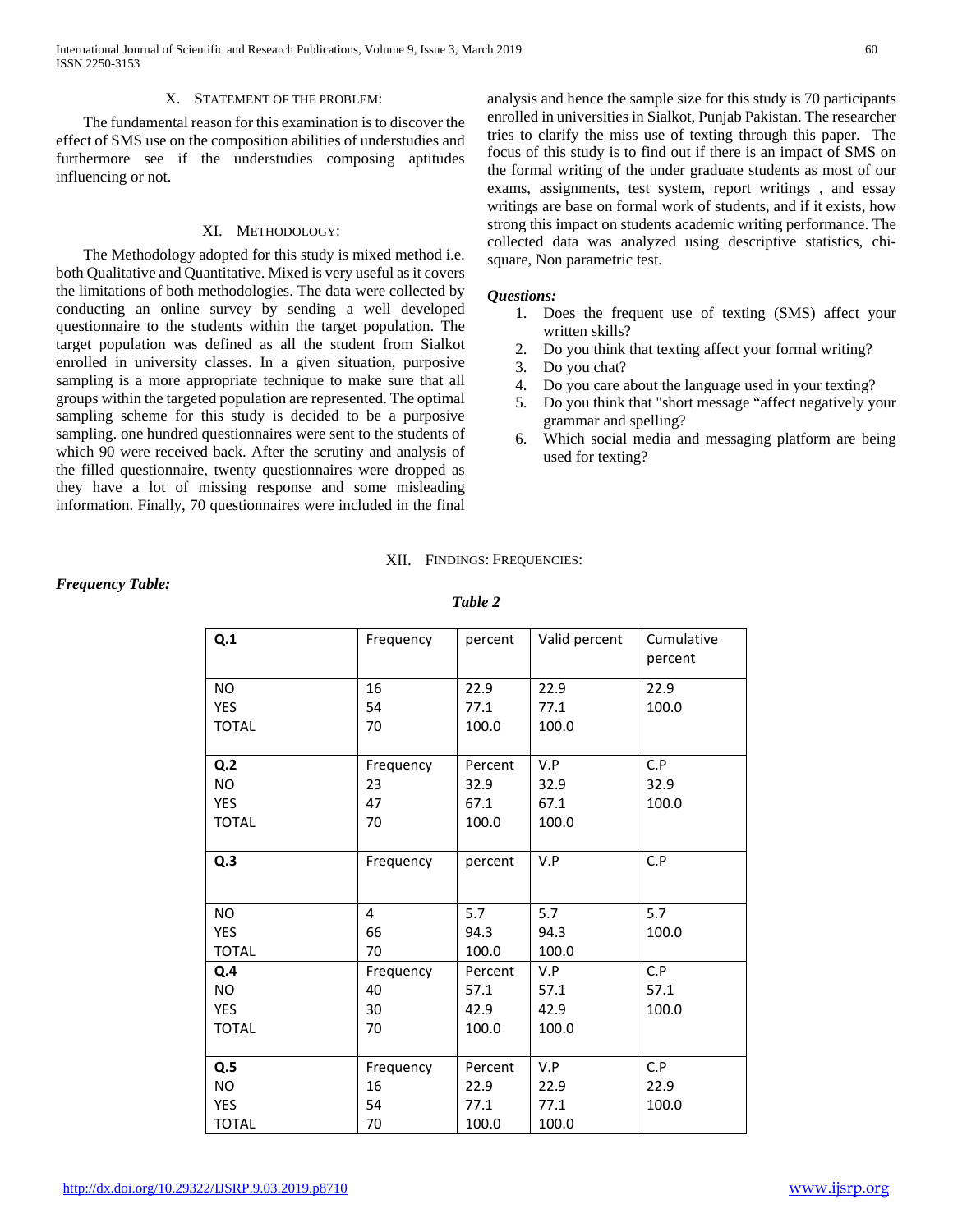| Q.6               | Frequency | Percent | V.P   | C.P   |
|-------------------|-----------|---------|-------|-------|
| Facebook          |           | 10.0    | 10.0  | 10.0  |
| WhatsApp          | 41        | 58.6    | 58.6  | 68.6  |
| Instagram         | 6         | 8.6     | 8.6   | 77.1  |
| Text messages app |           | 7.1     | 7.1   | 84.3  |
| <b>ALL</b>        | 11        | 15.7    | 15.7  | 100.0 |
| <b>TOTAL</b>      | 70        | 100.0   | 100.0 |       |
|                   |           |         |       |       |



**Respondent's care about the language texting affect formal writing**



# **SMS** affect negatively your grammar and spelling Social media use



Which social media and messaging platform are being used for texting?

**Analysis and interpretation: Descriptive Statistic:**

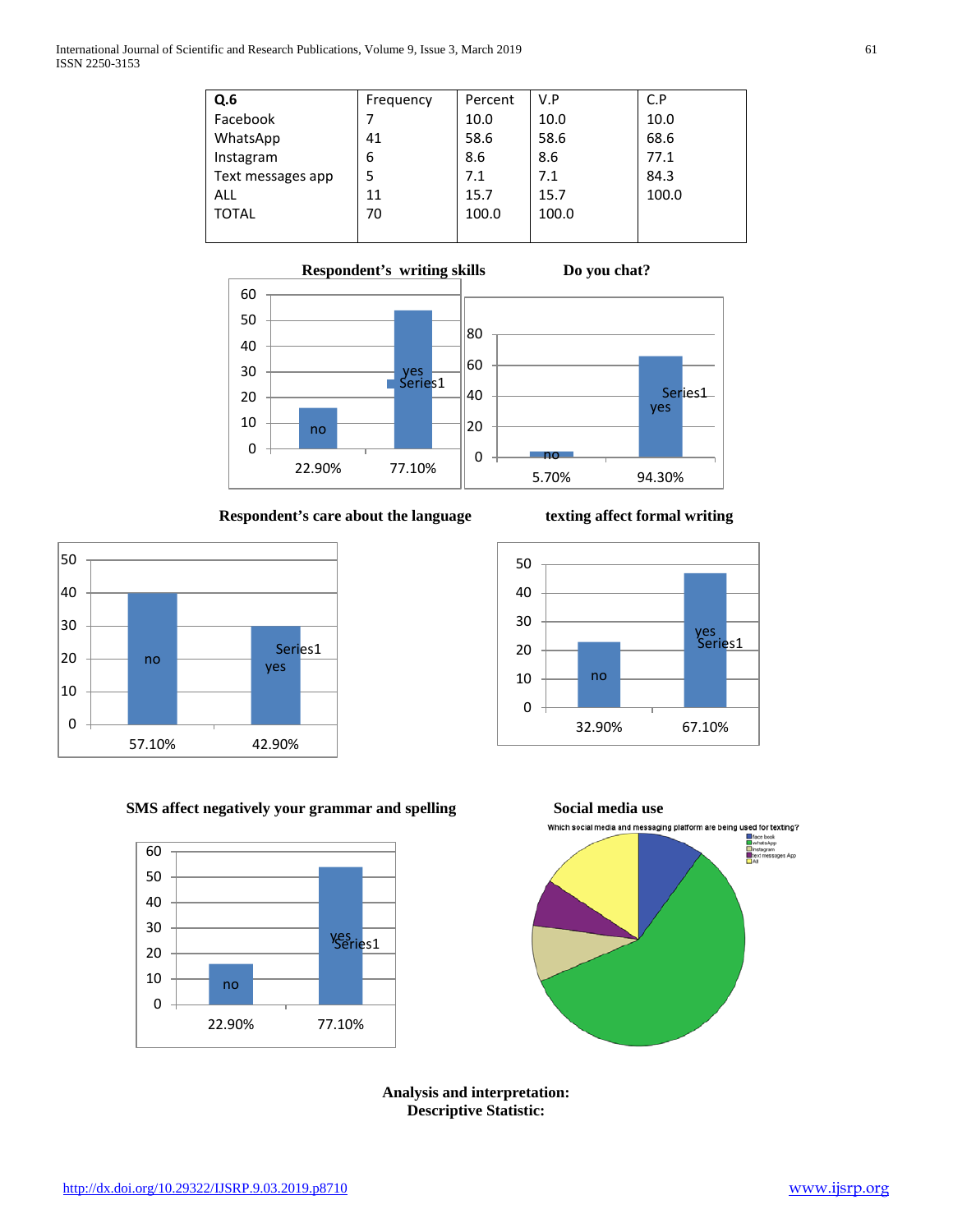| Table 2                                                                                                       |    |         |         |      |                       |  |  |
|---------------------------------------------------------------------------------------------------------------|----|---------|---------|------|-----------------------|--|--|
|                                                                                                               |    | Minimum | Maximum | Mean | <b>Std. Deviation</b> |  |  |
| Which<br>social media and 70<br>messaging platform are being<br>used for texting?                             |    |         |         | 2.60 | 1.244                 |  |  |
| Does the frequent use of 70<br>texting (SMS) affect your<br>written skills?                                   |    |         |         | .77  | .423                  |  |  |
| Do you chat?                                                                                                  | 70 |         |         | .94  | .234                  |  |  |
| Do you think that texting 70<br>affect your formal writing?                                                   |    |         |         | .67  | .473                  |  |  |
| Do you care about the 70<br>language used in<br>your<br>texting?                                              |    |         |         | .43  | .498                  |  |  |
| Do you think that "short 70<br>message" affect negatively<br>your grammar and spelling?<br>Valid N (listwise) | 70 |         |         | .77  | .423                  |  |  |

**Descriptive Statistics**

#### XIII. EPILOGUE:

 The study uses a primary data collected through conducting an online survey. The greater part of the respondents report and stress over the issue recorded as a hard copy English in examination and assignments. They mostly do not use punctuation in formal writing and that is a big trouble. Students use wrong spellings and sentences due to which both the sender and reader pronounce, read and write it in the wrong way and spellings will be used academic writing in projects and assignments, papers, with the time they get used to overcome this in the near future or during their professional life or carrier.

 Proof got from overview shows that the destructive impacts of content informing on understudy composing aptitudes is yet to wind up a noteworthy risk for college and undergrads.

 In any case, it is essential to avoid lack of concern and rather take up cognizant and even minded estimates now in order to block the marvel from further intensifying understudies' composition aptitudes. So the theory concerned is endorsed and it's reasonable the unnecessary utilization of messaging influence understudies composed aptitudes. All endeavors must, in this way, be made to enable understudies to compose great English whether on telephone on paper and casual work. The ongoing computing and smartphone advancement has negative impact on student's academic writing performance and requires serious policies to stop students to excessive use of SMS during their study time and also in assignments and papers. Decisions have to be taken carefully. Such work would be valuable for educational policies. The purpose of this paper is not to against advance technology like social media, smartphones, and internet. Texting can hurt students writing and grammar. Text because they are used toting was made easier for the students. Students can accidentally put slang language in their formal writings without realizing it. Students expect someone to fix their misspellings in class because they are used to their autocorrect doing it on their phones.

#### XIV. RECOMMENDATIONS:

 As I am a learner and don't speak English that much well that's the reason SMS's affected my grammar, spellings, and punctuation in a very negative way because I mostly considered those slang spellings as the actual spellings and pronounced them the way they were written, so it just ruined my English. It is government responsibility to provide a free training and seminars to stop students to the use of texting (SMS) in their formal writing. If we add this research in the educational policies then we will definitely stop student to use of SMS in their assignments, as well as examination.

#### **REFERENCES**

- [1] 2011, S. A. (2011). Short message service (SMS) language and written language skills: educators' . 10-12.
- [2] Bond, J. (09/27/2013 ). How to fix delayed texts messages on your mobile phone. 4-5.
- [3] Brown. (, 2017 ). Negative Effects Of Internet On Students And Teenagers. 7-8.
- [4] By Janna Anderson, L. R. (2012). Teens, technology, and human potential . 40-50.
- [5] Cramb, A. (2003). English essay in phone text shorthand. 2-3.
- [6] Crystal, D. (2018). how pronunciation provokes passionate reactions. 3-4.
- [7] Dansieh, S. A. (2011). SMS Texting and Its Potential Impacts on Students' WrittenCommunication Skills. 9-10.
- [8] Dansieh, S. A. (2011). SMS Texting and Its Potential Impacts on Students' WrittenCommunication Skills. 9-10.
- [9] Ferlazzo, L. (2018). Ways to Integrate Writing Into Science Classes. 15-18.
- [10] Janna Anderson, L. R. (2018). Concerns about the future of people's wellbeing. 18-20.
- [11] John-Harmen Valk, A. T. (2010). Using Mobile Phones to Improve Educational Outcomes. 18-20.
- [12] ML, I. (2010). Short Message Service (SMS) Is Corrupting Our Language. 5-7.
- [13] Moursund, D. (2004). planning, forecasting and inventing your computers in education future. 12-18.
- [14] Rens, J.-G., & Sibthorpe, G. (2007). Mobile Content & Services. 50-60.
- [15] Samson, F. (2008). Impact of Short Message Service. 4-5.